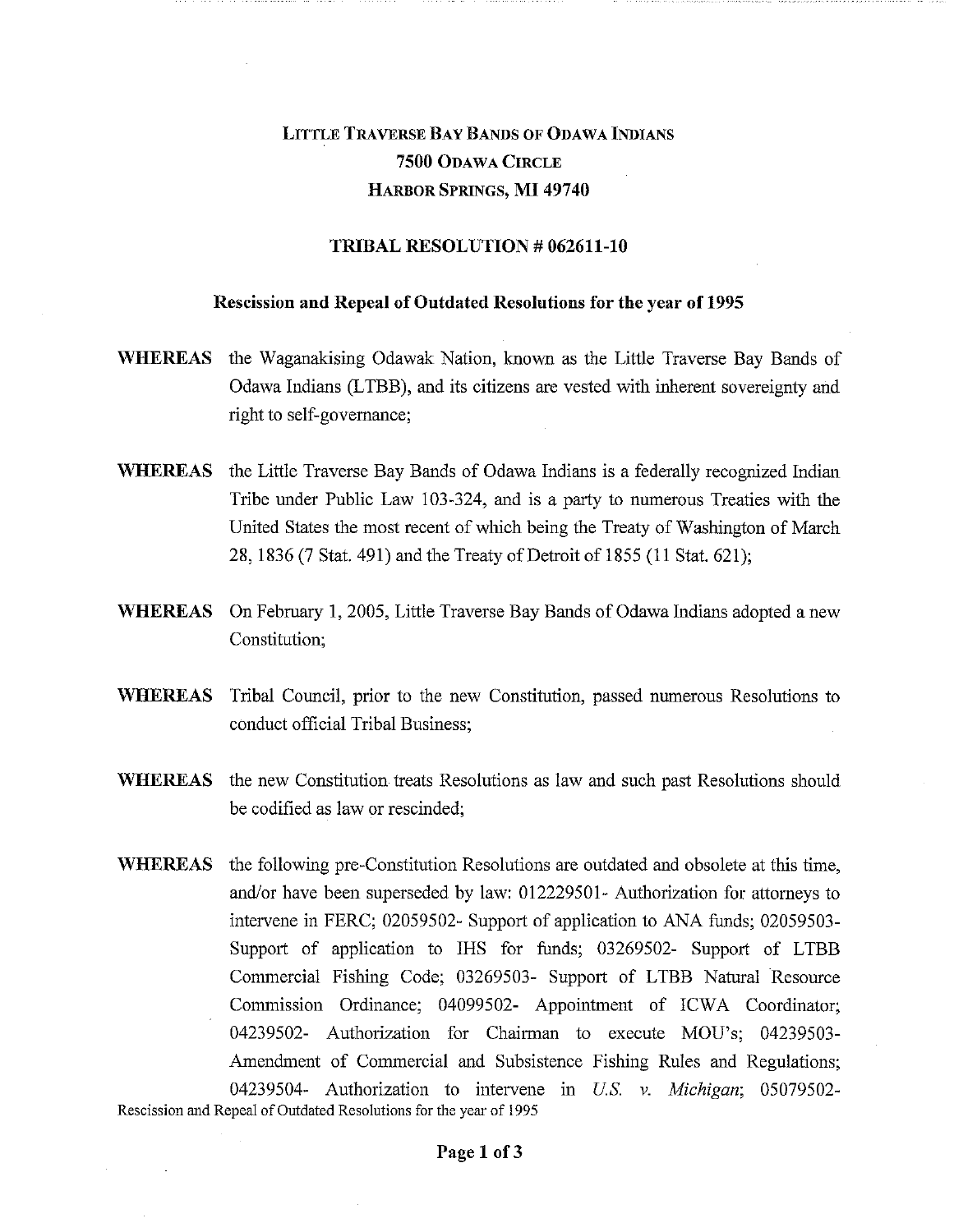Amendment of Enrollment Ordinance; 06049501- Appointment of Tribal Representative to receive criminal history record information from the NIGC; 06259503- Support of agreements with NORAM; 07169501- Authorization to sign checks; 07169502- Appointment of Tribal Representatives to receive criminal history records from NIGC; 07309501- Urging Congress to fund programs; 08279501- Authorization to intervene in U.S. v. Michigan; 08279502-Authorization to intervene in *U.S. v. Michigan;* 08279503- Amendment of Enrollment Ordinance; 09109501-Authorization for Chairman to execute NORAM agreements; 09109504- Urging Congress to continue funding MILS; 10089501- Class III Gaming Compact Concurrence; 10229501- Authorization to sign checks; 12179502- Request for litigation funds from the BIA.

THEREFORE, BE IT RESOLVED that the following Resolutions are rescinded and repealed in their entirety and are void and of no effect: 012229501- Authorization for attorneys to intervene in FERC; 02059502- Support of application to ANA funds; 02059503- Support of application to IHS for funds; 03269502- Support of LTBB Commercial Fishing Code; 03269503- Support of LTBB Natural Resource Commission Ordinance; 04099502- Appointment of ICWA Coordinator; 04239502- Authorization for Chairman to execute MOU's; 04239503-Amendment of Commercial and Subsistence Fishing Rules and Regulations; 04239504- Authorization to intervene in *U.S. v. Michigan;* 05079502- Amendment of Enrolhnent Ordinance; 06049501- Appointment of Tribal Representative to receive criminal history record information from the NIGC; 06259503- Support of agreements with NORAM; 07169501- Authorization to sign checks; 07169502- Appointment of Tribal Representatives to receive criminal history records from NIGC; 07309501- Urging Congress to fund programs; 08279501- Authorization to intervene in *US. v. Michigan;* 08279502- Authorization to intervene in *U.S v. Michigan;* 08279503- Amendment of Enrollment Ordinance; 09109501-Authorization for Chairman to execute NORAM agreements; 09109504- Urging Congress to continue funding MILS; 10089501- Class III Gaming Compact Concurrence; 10229501- Authorization to sign checks; 12179502- Request for litigation funds from the BIA.